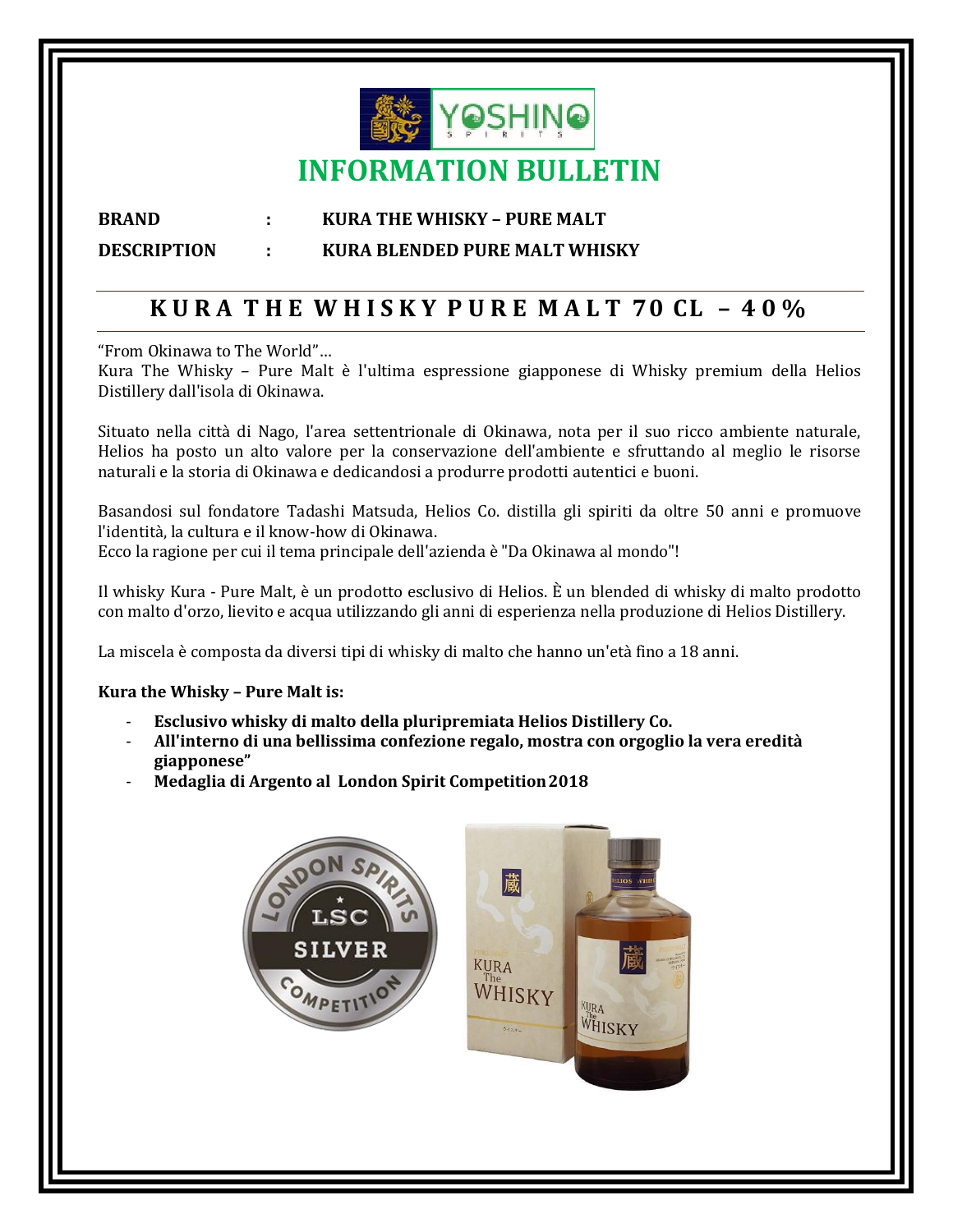# **INFORMATION BULLETIN**

**Naso: Miele di erica, agrumi di yuzu miscelati con fiori e sentori di vaniglia Palato:Scotch al burro con note di vaniglia, unite con note di agrumi giapponesi Finish: Sentori di caramello con note verdi e frutta tropicale con vaniglia**

### DRINK STRATEGY & OTHER

### **Drink Strategy:**

**Kura - On Ice:** Servito in bicchiere di whisky ghiacciato o un singolo cubetto di ghiaccio condensato

**Kura – High Ball:** Servito in vetro lungo con 1 parte di whisky Kura - 3 parti di soda club, mescolate e guarnite con limone su ghiaccio.

**Storage:** conservato lontano dalla luce solare diretta a temperatura ambiente. Nessuna data di

scadenza definita in condizioni di conservazione corrette

### KEY SELLING POINTS:

1- Prodotto da Helios Distillery, un'azienda nota per l'utilizzo dei migliori ingredienti locali per realizzare prodotti autentici.

2- Whisky di puro malto prodotto secondo le tradizioni locali.

3- SILVER Award del London Spirits Competition 2018

4- Presenza limitata in tutto il mondo, mentre i clienti selezionati hanno scelto di avere il privilegio di portare a termine scorte.

### **Further information: [www.YoshinoSpirits.com/KURA](http://www.yoshinospirits.com/KURA)**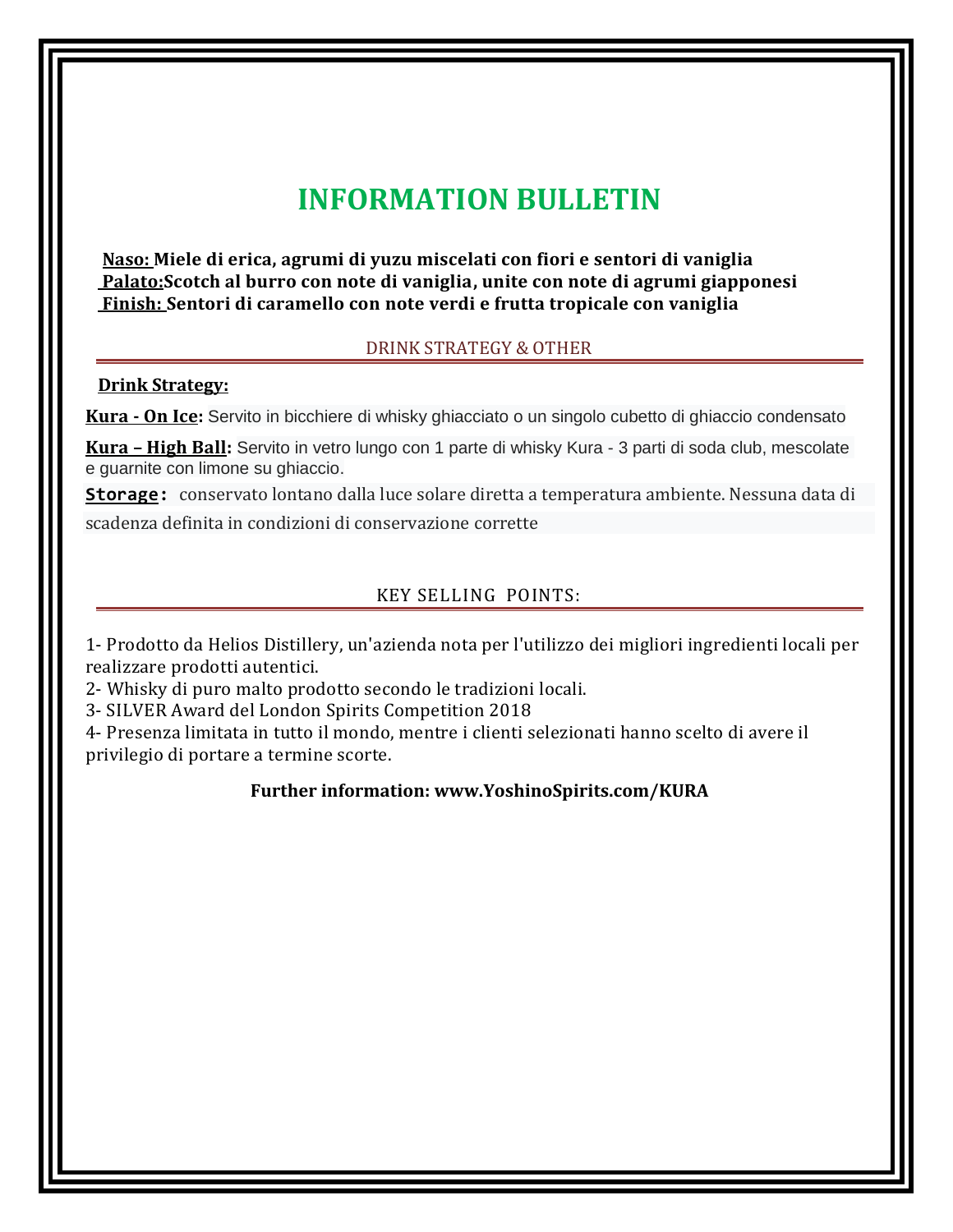

### **BRAND : KURA THE WHISKY – PURE MALT DESCRIPTION : KURA BLENDED PURE MALT WHISKY**

### **K U R A T H E W H I S K Y P U R E M A L T 7 0 C L – 4 0%**

"From Okinawa to The World"…

Kura The Whisky – Pure Malt is the latest premium Japanese Whisky expression of Helios Distillery from Okinawa Island.

Situated in Nago-city, the Northern Area of Okinawa that is known for its rich natural environment, Helios has placed high value on preservation of the environment and making the best use of Okinawa's natural resources and history, and dedicate to produce authentic and good products.

Based on the principal, Tadashi Matsuda, the founder, Helios Co. has been distilling spirits over 50 years and promoting the identity, culture, and know-how of Okinawa. This is why, company's main theme is "From Okinawa to The World"!

Kura the whisky – Pure Malt, is an exclusive product from Helios. It is blended malt whisky made with malted barley, yeast and water using the years of productions experience of Helios Distillery.

The blend consists of varying malt whiskies that ages up to 18 years.

### **Kura the Whisky – Pure Malt is:**

- **"Exclusive Malt Whisky from multiple award winning Helios Distillery Co."**
- **"Comes within a beautiful gift box, proudly showing the true Japanese heritage"**
- **"SILVER" award winner from London Spirit Competition 2018**



### TASTING NOTES

**PAGE 1 OF 2**